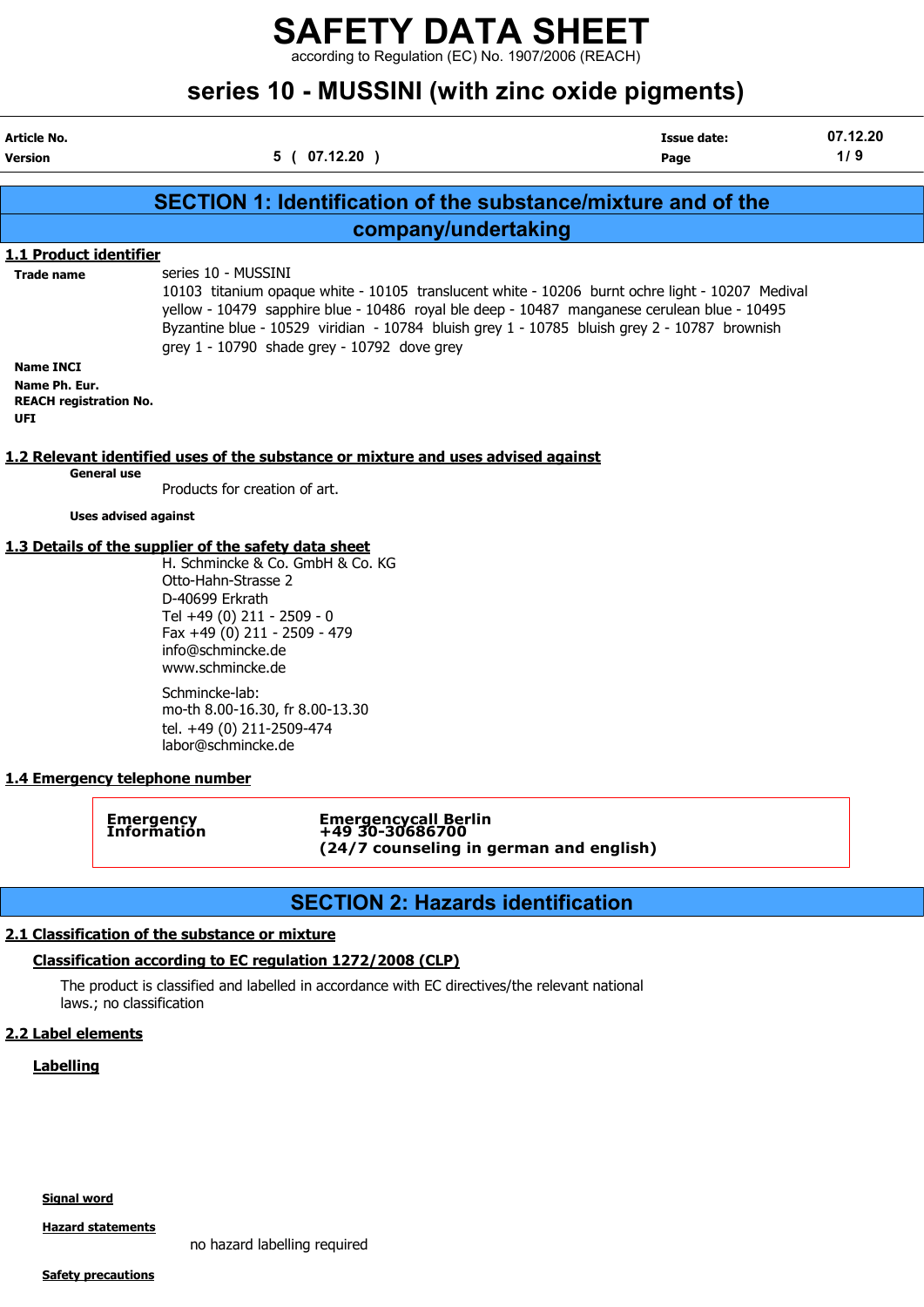according to Regulation (EC) No. 1907/2006 (REACH)

# series 10 - MUSSINI (with zinc oxide pigments)

| Article No. |              | Issue date: | 07.12.20     |
|-------------|--------------|-------------|--------------|
| Version     | .12.20<br>07 | Page        | 21 C<br>21 J |

Hazard components for labelling

Text for labelling (CLP)

### 2.3 Other hazards

SECTION 3: Composition / information on ingredients

10784 PW4, PW6, PY42, PBk10 10785 PW4, PW6, PBk10 10787 PW4, PW6, PY155, PV15 10790 PG18, PY42, PBk11, PW4 10792 PR101, PW4, PBk11

PB29, PB15:3

### 3.1 Substances

|     | <b>Chemical characterisation</b> |
|-----|----------------------------------|
| oil |                                  |

| υıι<br>pigment<br>Dammar resin<br>siccative<br>essential oils                                                                          |                         |
|----------------------------------------------------------------------------------------------------------------------------------------|-------------------------|
| CAS-Number<br>EINECS / ELINCS / NLP<br>EU index number<br>Customs tariff number<br>REACH registration No.<br>RTECS-no.<br>Hazchem-Code |                         |
| CI-Number                                                                                                                              | 10103 PW6, PW4          |
|                                                                                                                                        | 10105 PW4, PW6          |
|                                                                                                                                        | 10206 PW4, PY42, PR101  |
|                                                                                                                                        | 10207 PW4, PW6, PY53    |
|                                                                                                                                        | 10479 PB29, PB15:6, PW4 |
|                                                                                                                                        | 10486 PW4, PW6, PB29, P |
|                                                                                                                                        | 10487 PW4, PB15:3, PB16 |
|                                                                                                                                        | 10495 PB60, PBk11, PW4  |
|                                                                                                                                        | 10529 PW4, PY184, PG18  |

### 3.2 Mixtures

Substance 1 Substance 2 Substance 2 solvent naphtha (petroleum), light, aromatic:  $1 - 5\%$  zinc oxide:  $2.5 - 25\%$ CAS: 64742-95-6 CAS: 1314-13-2 REACH: 01-2119455851-35 REACH: 01-2119463881-32-0043 Aquatic Chronic 2; H411 / Asp. Tox. 1; H304 / -; EUH066 Aquatic Acute 1; H400 / Aquatic Chronic 1 (M=1); H410 / Flam. Liq. 3; H226 / STOT SE 3; H335 / STOT SE 3; H336

Additional information

### SECTION 4: First aid measures

### 4.1 Description of first aid measures

### General information

No special measures are required.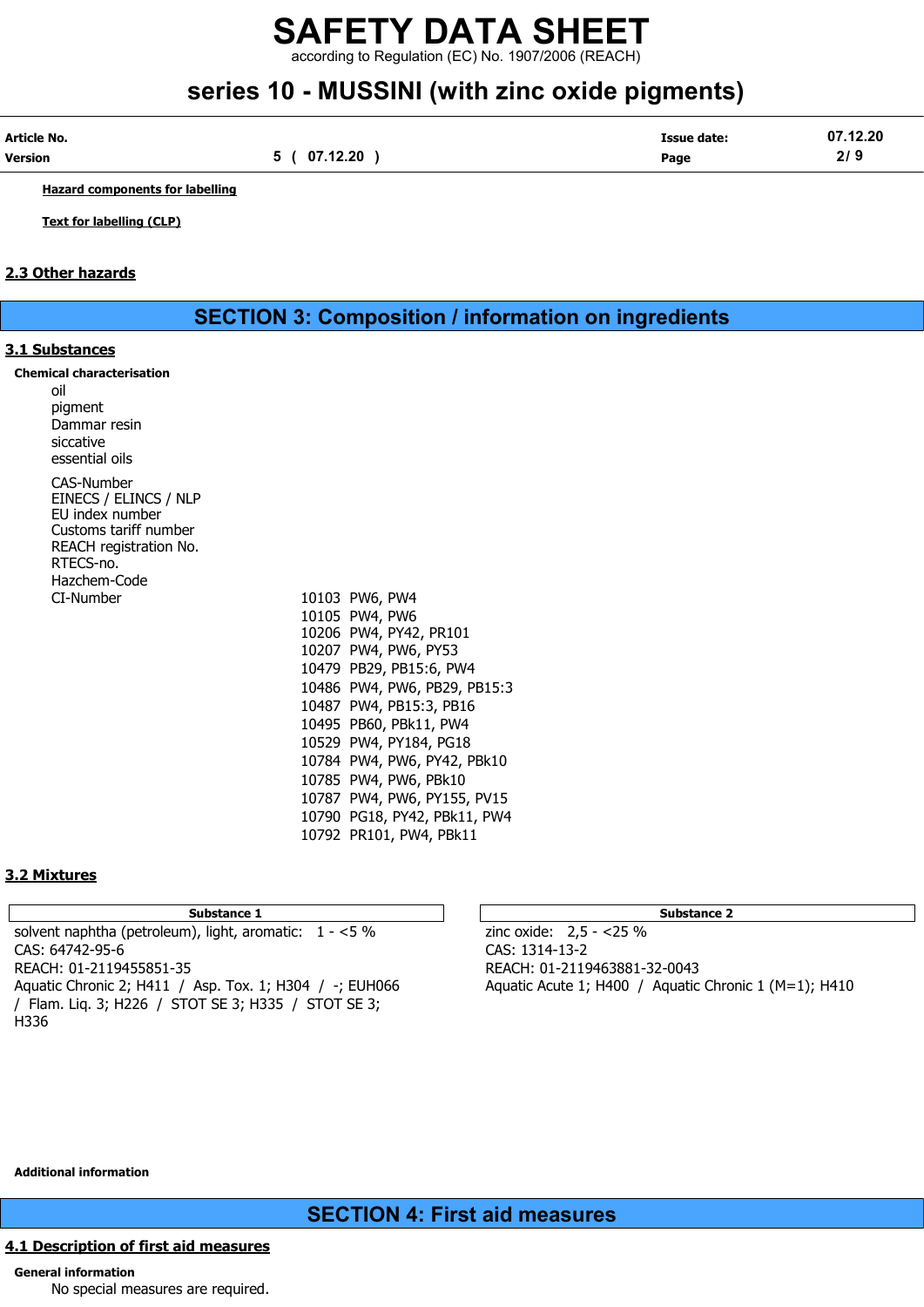according to Regulation (EC) No. 1907/2006 (REACH)

# series 10 - MUSSINI (with zinc oxide pigments)

| Article No. |          | <b>Issue date:</b> | 07.12.20 |
|-------------|----------|--------------------|----------|
| Version     | 07.12.20 | Page               | 3/       |

In case of inhalation

In case of skin contact After eye contact

After swallowing

### 4.2 Most important symptoms and effects, both acute and delayed

### 4.3 Indication of any immediate medical attention and special treatment needed

### SECTION 5: Firefighting measures

### 5.1 Extinguishing media

### Suitable extinguishing media

Product is non-combustible. Extinguishing materials should therefore be selected according to surroundings.

### Extinguishing media which must not be used for safety reasons

### 5.2 Special hazards arising from the substance or mixture

In case of fire may be liberated: Carbon monoxide and carbon dioxide

### 5.3 Advice for firefighters

### Special protective equipment for firefighters

Additional information

### SECTION 6: Accidental release measures

### 6.1 Personal precautions, protective equipment and emergency procedures

Avoid contact with skin, eyes, and clothing.

### 6.2 environmental precautions

Discharge into the environment must be avoided.

### 6.3 Methods and material for containment and cleaning up

Methods for cleaning up

Take up mechanically. Wash spill area with plenty of water.

Additional information

### 6.4 Reference to other sections

Dispose of waste according to applicable legislation. refer to section 13

## SECTION 7: Handling and storage

### 7.1 Precautions for safe handling

Advices on safe handling

Handle in accordance with good industrial hygiene and safety practice.

Precautions against fire and explosion

### 7.2 Conditions for safe storage, including any incompatibilities

### Requirements for storerooms and containers Keep container tightly closed.

Hints on joint storage Storage class Further details storage temperature: 5 - 40 °C

# 7.3 Specific end use(s)

No special measures necessary if stored and handled as prescribed.

## SECTION 8: Exposure controls/personal protection

### 8.1 Control parameters

64742-95-6 solvent naphtha (petroleum), light, aromatic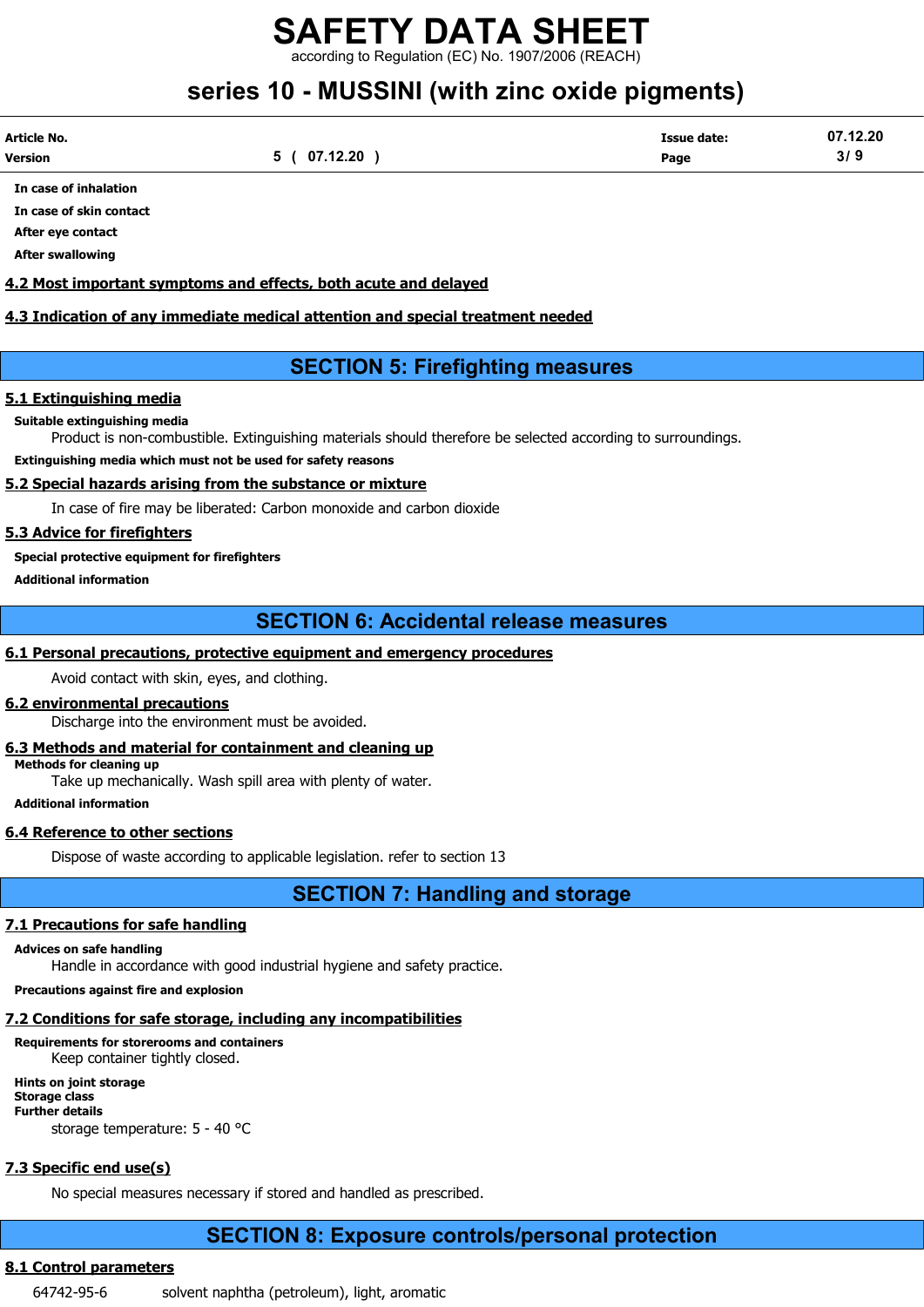according to Regulation (EC) No. 1907/2006 (REACH)

# series 10 - MUSSINI (with zinc oxide pigments)

| Article No.<br>Version |           | 5 (                            | 07.12.20                   | <b>Issue date:</b><br>Page | 07.12.20<br>4/9 |
|------------------------|-----------|--------------------------------|----------------------------|----------------------------|-----------------|
|                        | DEU       | WEL                            | $50,000$ mg/m <sup>3</sup> | 2(II); AGS                 |                 |
|                        | 1314-13-2 | zinc oxide                     |                            |                            |                 |
|                        | DEU       | short-term occupational exposu | $20,000$ mg/m <sup>3</sup> | 4(I)                       |                 |
|                        | DEU       | Long-term occupational exposur | $10,000$ mg/m <sup>3</sup> | 2(II)                      |                 |

### DNEL overview

### 64742-95-6 solvent naphtha (petroleum), light, aromatic

| DNEL worker   | Long-term - inhalation, system | 150,00000 | ma/m <sup>3</sup> |
|---------------|--------------------------------|-----------|-------------------|
| DNEL worker   | Long-term - dermal, local effe | 25,00000  | mg/kg bw/day      |
| DNEL Consumer | Long-term - oral, systemic eff | 11,00000  | mg/kg bw/day      |
| DNEL Consumer | Long-term - inhalation, system | 32,00000  | $mq/m^3$          |
| DNEL Consumer | Long-term - dermal, systemic e | 11,00000  | mg/kg bw/day      |

#### DNEL overview

1314-13-2 zinc oxide

| DNEL worker   | Long-term - inhalation, system | 5,00000  | mq/m <sup>3</sup> |  |  |  |
|---------------|--------------------------------|----------|-------------------|--|--|--|
| DNEL worker   | Long-term - inhalation, local  | 0,50000  | $mq/m^3$          |  |  |  |
| DNEL worker   | Long-term - dermal, systemic e | 83,00000 | mg/kg bw/day      |  |  |  |
| DNEL Consumer | Long-term - oral, systemic eff | 0,83000  | mg/kg bw/day      |  |  |  |
| DNEL Consumer | Long-term - inhalation, system | 2,50000  | $mq/m^3$          |  |  |  |
| DNEL Consumer | Long-term - dermal, systemic e | 83,00000 | mg/kg bw/day      |  |  |  |

### PNEC overview

1314-13-2 zinc oxide

| PNEC soil                       | 35,60000  | mg/kg dw  |
|---------------------------------|-----------|-----------|
| PNEC aquatic, freshwater        | 20,60000  | $\mu$ q/L |
| PNEC aquatic, marine water      | 6,10000   | $\mu$ q/L |
| PNEC soil, freshwater           | 117,80000 | mg/kg dw  |
| PNEC soil, marine water         | 56,50000  | mg/kg dw  |
| PNEC sewage treatment plant (S) | 100,00000 | $\mu$ q/L |

### 8.2 Exposure controls

### Occupational exposure controls

### Respiratory protection

With correct and proper use, and under normal conditions, breathing protection is not required.

### Hand protection

Protect skin by using skin protective cream.

#### Eye protection

Avoid contact with eyes.

### Body protection

Wash contaminated clothing prior to re-use.

General protection and hygiene measures No special handling advices are necessary. Wash hands thoroughly after handling.

### SECTION 9: Physical and chemical properties

### 9.1 information on basic physical and chemical properties

| <b>Form</b>  | pasty     |
|--------------|-----------|
| Colour       | pigmented |
| <b>Odour</b> | weak      |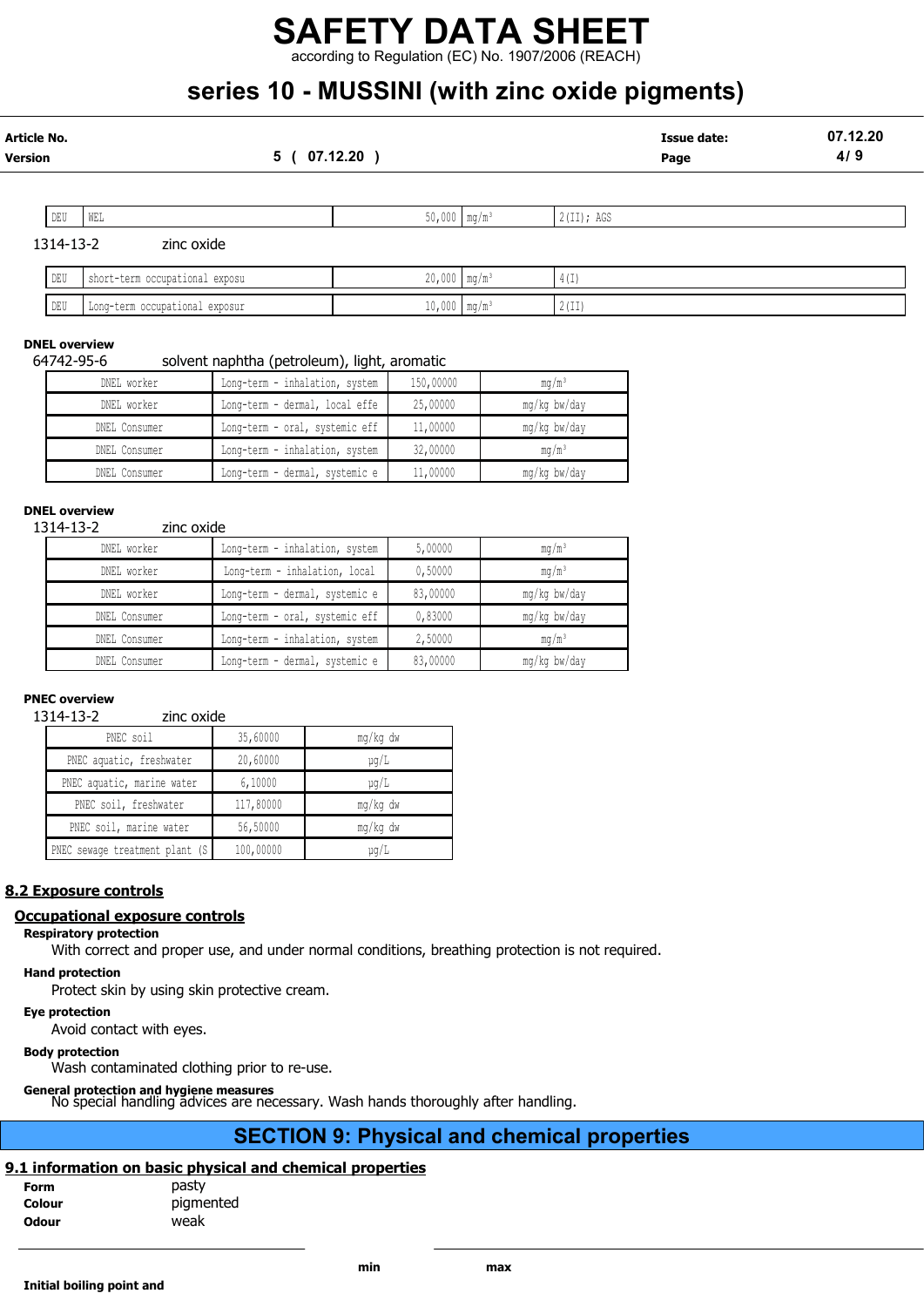according to Regulation (EC) No. 1907/2006 (REACH)

# series 10 - MUSSINI (with zinc oxide pigments)

| Article No.                            |                  |             | <b>Issue date:</b> | 07.12.20 |
|----------------------------------------|------------------|-------------|--------------------|----------|
| <b>Version</b>                         | 07.12.20)<br>5 ( |             | Page               | 5/9      |
| boiling range                          |                  |             |                    |          |
| <b>Melting point/freezing point</b>    |                  |             |                    |          |
| Flash point/flash point range          |                  |             |                    |          |
| <b>Flammability</b>                    |                  |             |                    |          |
| <b>Ignition temperature</b>            |                  |             |                    |          |
| <b>Auto-ignition temperature</b>       |                  |             |                    |          |
| <b>Explosion limits</b>                |                  |             |                    |          |
| <b>Refraction index</b>                |                  |             |                    |          |
| PH                                     |                  |             |                    |          |
| <b>Viscosity</b>                       |                  |             |                    |          |
| <b>Viscosity</b>                       |                  |             |                    |          |
| Vapour pressure                        |                  |             |                    |          |
| <b>Density</b>                         |                  | $1,6 - 3,1$ | 20 °C              |          |
|                                        |                  | g/ml        |                    |          |
| Partition coefficient: n-octanol/water |                  |             |                    |          |

Danger of explosion

### 9.2 Other information

# SECTION 10: Stability and reactivity

### 10.1 Reactivity

10.2 Chemical stability

10.3 Possibility of hazardous reactions

## 10.4 Conditions to avoid

frost and heat

### 10.5 Incompatible materials 10.6 Hazardous decomposition products

# SECTION 11: Toxicological information

### 11.1 Information on toxicological effects

### Toxicological tests

64742-95-6 solvent naphtha (petroleum), light, aromatic

| oral       | TDE0<br>∪טעם              | 11 U U          | 2000,00000 | ma/ka |      |
|------------|---------------------------|-----------------|------------|-------|------|
| inhalative | $T \cap E \cap$<br>⊔∪ J∪  | na l            | 10,20000   | mg/L  | (4h) |
| dermal     | T <sub>D</sub> 50<br>∪∪עע | $\sim$<br>.na l | 2000,00000 | mg/kg |      |

### Toxicological tests

1314-13-2 zinc oxide

| oral              | T R R<br>1151<br><b>TANA</b>    | 1100     | 5000,00000 | ma/ka                |    |
|-------------------|---------------------------------|----------|------------|----------------------|----|
| . .<br>inhalative | $T \cap E \cap$<br><b>⊔∪∪</b> ⊔ | $1100 -$ | 5,70000    | $m \sim$<br>IIIU / . | 4h |

Acute toxicity In case of inhalation

No data available After swallowing

No data available

In case of skin contact

No data available

After eye contact

No data available

### Practical experience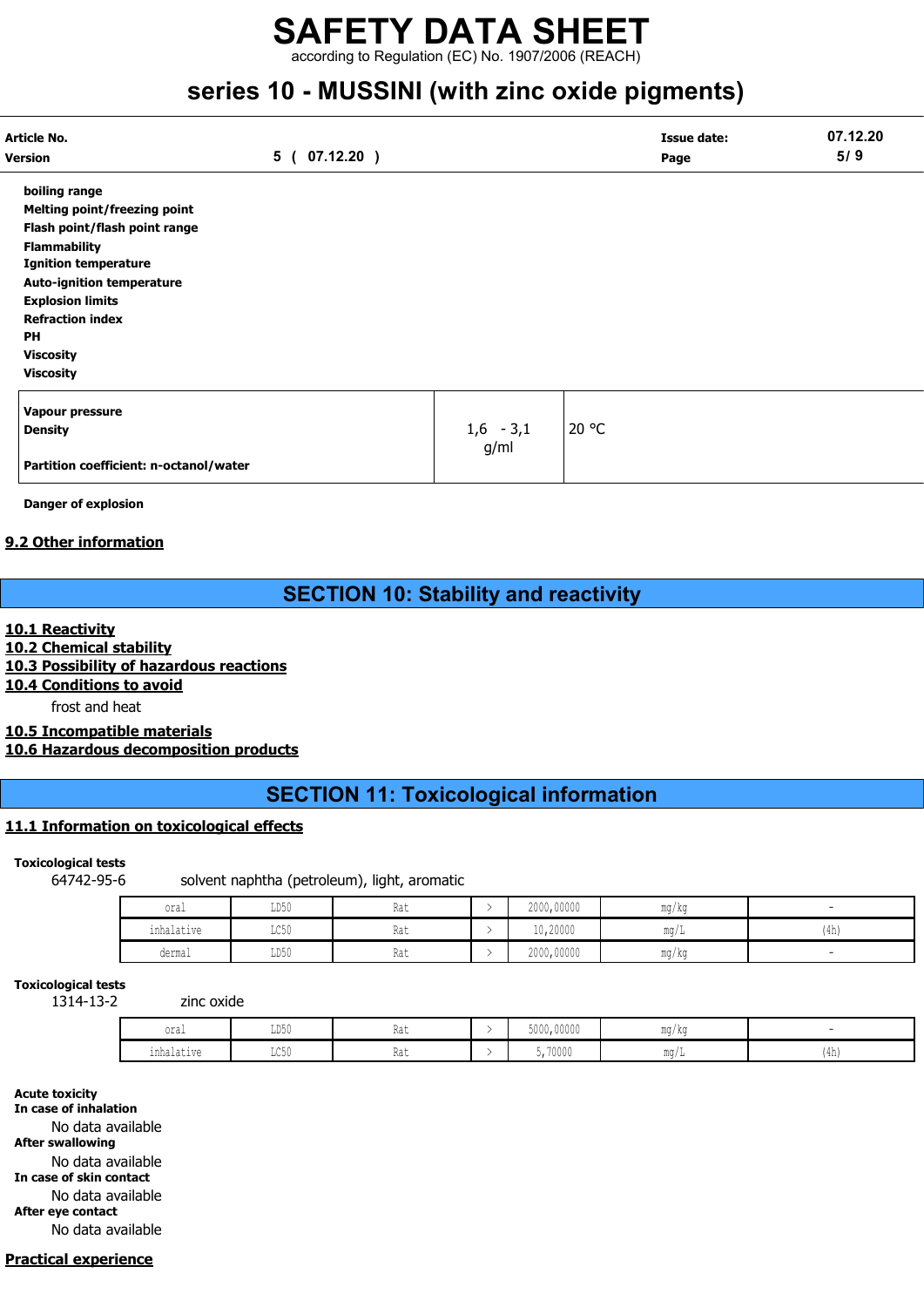according to Regulation (EC) No. 1907/2006 (REACH)

# series 10 - MUSSINI (with zinc oxide pigments)

| Article No. |                | <b>Issue date:</b> | 07.12.20 |
|-------------|----------------|--------------------|----------|
| Version     | 07.12.20<br>э. | Page               | 6/9      |

### General remarks

# SECTION 12: Ecological information

### 12.1 Toxicity

### Ecotoxicological effects

64742-95-6 solvent naphtha (petroleum), light, aromatic

| LC50 | $-1$<br>fish                      | 9,20000 | ma/i | (96h) |
|------|-----------------------------------|---------|------|-------|
| EC50 | Algae                             | 2,60000 | mq/1 | (72h) |
| EC50 | (Big water flea)<br>Daphnia magna | 3,20000 | mq/  | (48h) |

### Ecotoxicological effects

1314-13-2 zinc oxide

| <b>DOE</b><br>じししり | Daphnia magna (Big water flea) | 0,67000          | $\cdots$ | (48h) |
|--------------------|--------------------------------|------------------|----------|-------|
| 2rC50<br>LLVJV.    | $\sim$ $\sim$ $\sim$<br>TIL YU | 21000<br>U,ZIUUU |          | (72h) |

### Aquatic toxicity

EC50 Desmodesmus subspicatus : >= 114,2 mg/l ... for all zinc oxide containing colours (Hydrotox; 05/2224)

Water Hazard Class 1

WGK catalog number General information

## 12.2 Persistence and degradability

Further details Product is partially biodegradable. Oxygen demand

### 12.3 Bioaccumulative potential

Bioconcentration factor (BCF) Partition coefficient: n-octanol/water

### 12.4 Mobility in soil

No data available

### 12.5 Results of PBT and vPvB assessment

No data available

### 12.6 Other adverse effects

General information

## SECTION 13: Disposal considerations

### 13.1 Waste treatment methods

### Product

Waste key number

080112 080112 waste paint and varnish other than those mentioned in 080111

### Recommendation

### Contaminated packaging

Waste key number Recommendation

Non-contaminated packages may be recycled. Handle contaminated packages in the same way as the substance itself.

### Additional information

SECTION 14: Transport information

### 14.1 UN number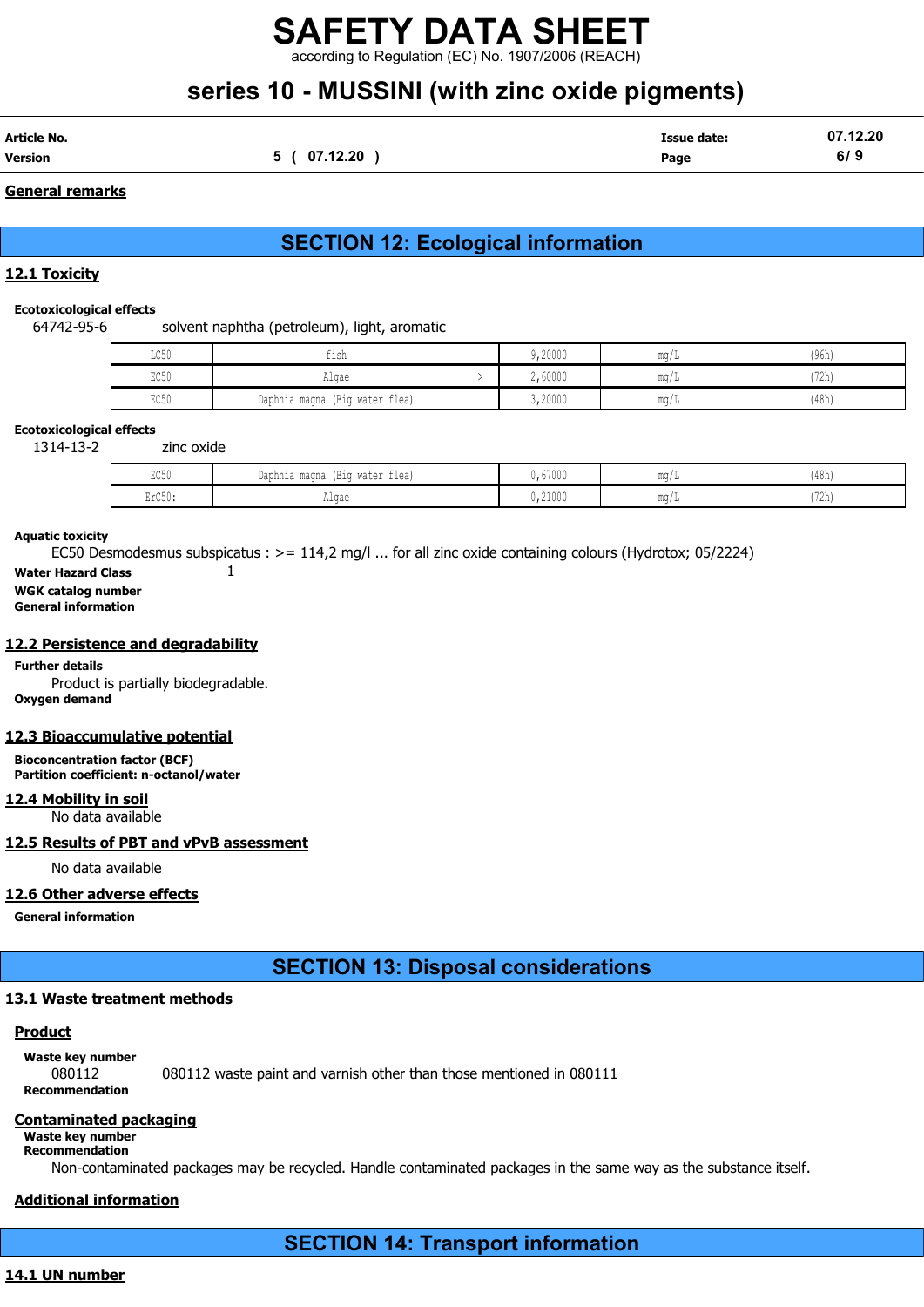according to Regulation (EC) No. 1907/2006 (REACH)

# series 10 - MUSSINI (with zinc oxide pigments)

| Article No.    |             | <b>Issue date:</b> | 07.12.20 |
|----------------|-------------|--------------------|----------|
| <b>Version</b> | 5(07.12.20) | Page               | 7/9      |

### 14.2 UN proper shipping name

ADR, ADN No dangerous good in sense of these transport regulations. IMDG, IATA

### 14.3 Transport hazard class(es)

ADR, ADN IMDG IATA

### 14.4 Packing group

### 14.5 Environmental hazards

Marine Pollutant - IMDG Marine Pollutant - ADN

### 14.6 Special precautions for user

### Land transport (ADR/RID)

Code: ADR/RID Kemmler-number Hazard label ADR Limited quantities Contaminated packaging: Instructions Contaminated packaging: Special provisions Special provisions for packing together Portable tanks: Instructions Portable tanks: Special provisions Tank coding Tunnel restriction Remarks EQ Special provisions

### Sea transport (IMDG)

EmS Special provisions Limited quantities Contaminated packaging: Instructions Contaminated packaging: Special provisions IBC: Instructions IBC: Provisions Tank instructions IMO Tank instructions UN Tank instructions Special provisions Stowage and segregation Properties and observations Remarks EQ

### Air transport (IATA-DGR)

| Hazard                      |
|-----------------------------|
| Passenger                   |
| Passenger LQ                |
| Cargo                       |
| <b>ERG</b>                  |
| <b>Remarks</b>              |
| EO                          |
| <b>Special Provisioning</b> |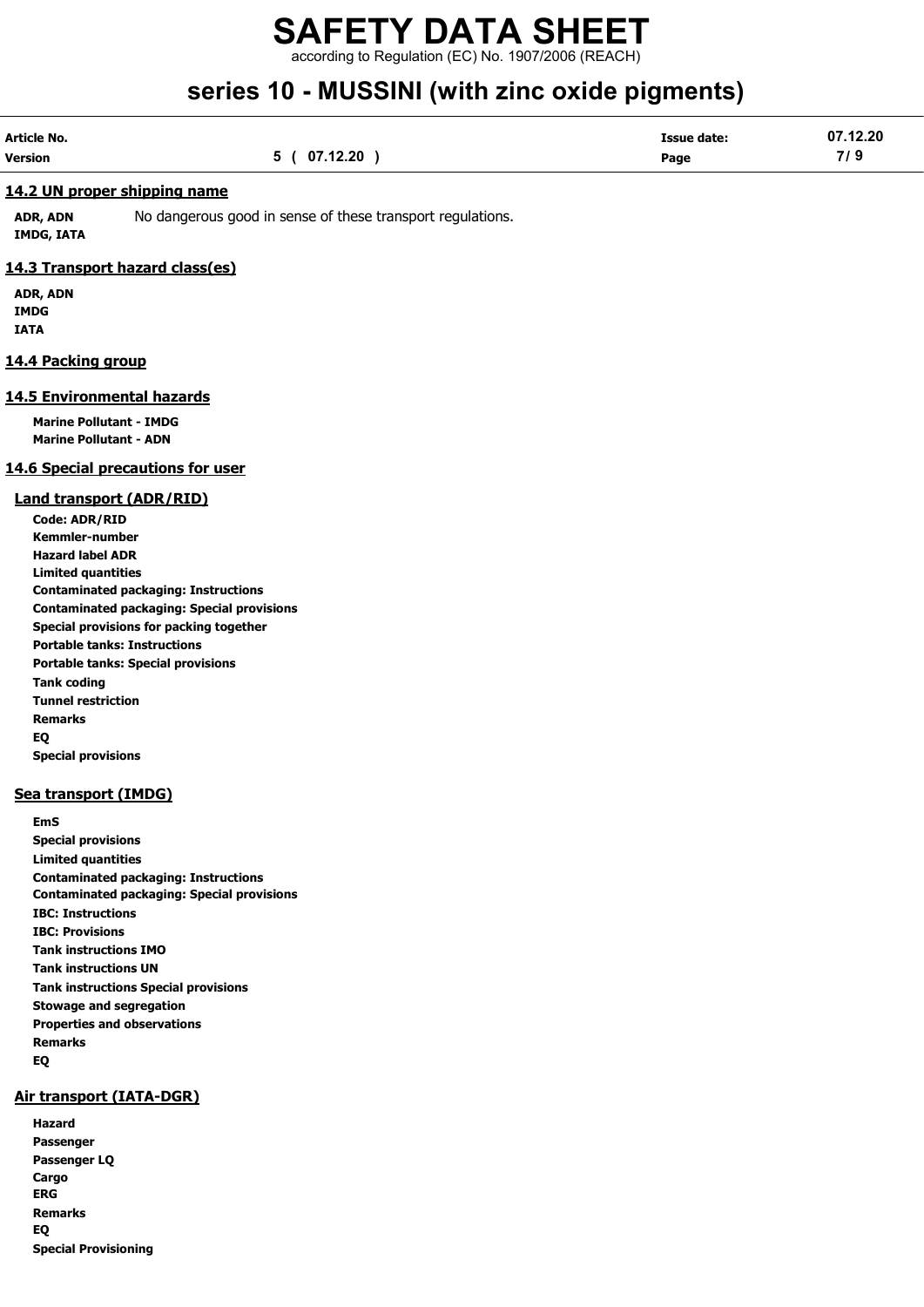according to Regulation (EC) No. 1907/2006 (REACH)

# series 10 - MUSSINI (with zinc oxide pigments)

| Article No. |              | <b>Issue date:</b> | 07.12.20 |
|-------------|--------------|--------------------|----------|
| Version     | 5 ( 07.12.20 | Page               | 8/9      |

### 14.7 Transport in bulk according to Annex II of MARPOL 73/78 and the IBC Code

No data available

### SECTION 15: Regulatory information

### 15.1 Safety, health and environmental regulations/legislation specific for the substance or mixture

### National regulations

### Europe

Contents of VOC [%] Contents of VOC  $[a/L]$ Further regulations, limitations and legal requirements

### **Germany**

Storage class Water Hazard Class  $1$ WGK catalog number Incident regulation Information on working limitations Further regulations, limitations and legal requirements

### **Denmark**

Further regulations, limitations and legal requirements

### **Hungary**

Further regulations, limitations and legal requirements

### Great Britain

Further regulations, limitations and legal requirements

### Switzerland

Contents of VOC [%] max. 5 % Further regulations, limitations and legal requirements

### **USA**

Further regulations, limitations and legal requirements Federal Regulations State Regulations

### Canada

Further regulations, limitations and legal requirements

### 15.2 Chemical Safety Assessment

### SECTION 16: Other information

### Further information

| H226 Flammable liquid and vapour.                  |
|----------------------------------------------------|
| H304 May be fatal if swallowed and enters airways. |
| H335 May cause respiratory irritation.             |
| H336 May cause drowsiness or dizziness.            |
| H400 Very toxic to aquatic life.                   |
|                                                    |

H410 Very toxic to aquatic life with long lasting effects.